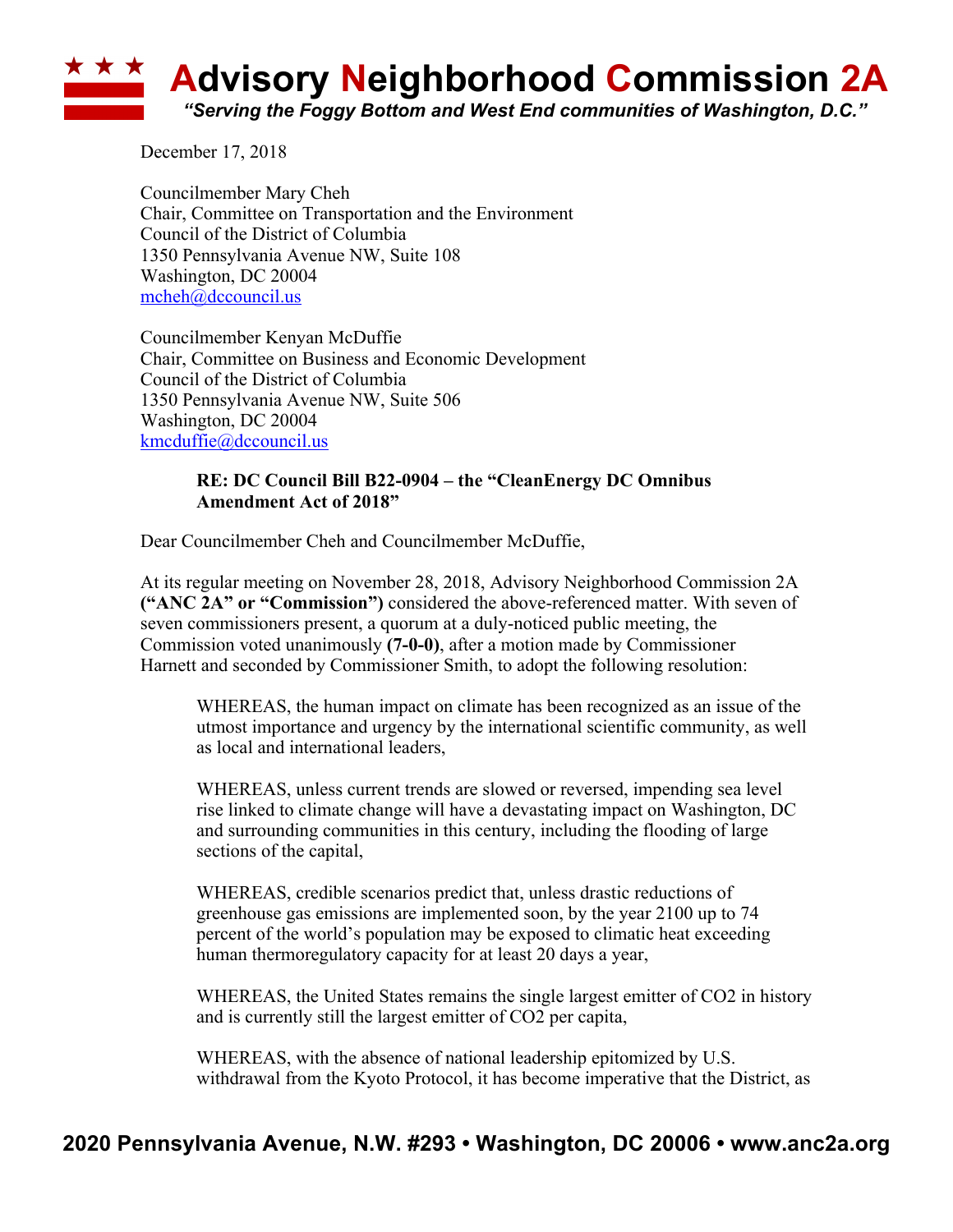## **A Advisory Neighborhood Commission 2A** *"Serving the Foggy Bottom and West End communities of Washington, D.C."*

the nation's capital, do all it can to mitigate the human impact on climate change and provide leadership on the issue,

WHEREAS, the District of Columbia has already committed to leadership on reducing CO2 emissions through financial investment in green energy infrastructure, implementation of higher energy efficiency standards for buildings, and rate-payer assistance to low-income households,

WHEREAS, the priorities outlined in DC Council Bill B22-0904 build upon that leadership and were developed in consultation with more than 80 climate policy and activist groups, as well as the Department of Energy & Environment, and

WHEREAS, the District has the opportunity to set next generation benchmarks for major city climate change action by reducing its emissions by 50 percent by 2032, requiring 100 percent of District electricity to come from renewables by 2032, and eliminating all emissions by 2050.

THEREFORE, BE IT RESOLVED that ANC 2A supports the swift passage by the end of the current DC Council session of DC Council Bill B22-0904 – the "CleanEnergy DC Omnibus Amendment Act of 2018."

BE IT FURTHER RESOLVED that ANC 2A supports the establishment of a carbon cap for the District, and opposes increasing the cost of energy to compensate for the lower power usage resulting from efficiency programs.

BE IT FURTHER RESOLVED that ANC 2A recommends that DC Council Bill B22-0904 require new capacity for Tier 1 renewable energy to be created on behalf of the District as a consumer.

BE IT FURTHER RESOLVED that ANC 2A supports maintaining the current Building Energy Performance Standards and opposes any potential weakening of them in DC Council Bill B22-0904, should the bill undergo further amendment.

Commissioners James Harnett (2A08@anc.dc.gov) and William Kennedy Smith  $(2A04@anc.de.gov)$  are the Commission's representatives in this matter.

ON BEHALF OF THE COMMISSION.

Sincerely,

Willi K Suite no

William Kennedy Smith, MD Chairperson

**2020 Pennsylvania Avenue, N.W. #293 • Washington, DC 20006 • www.anc2a.org**